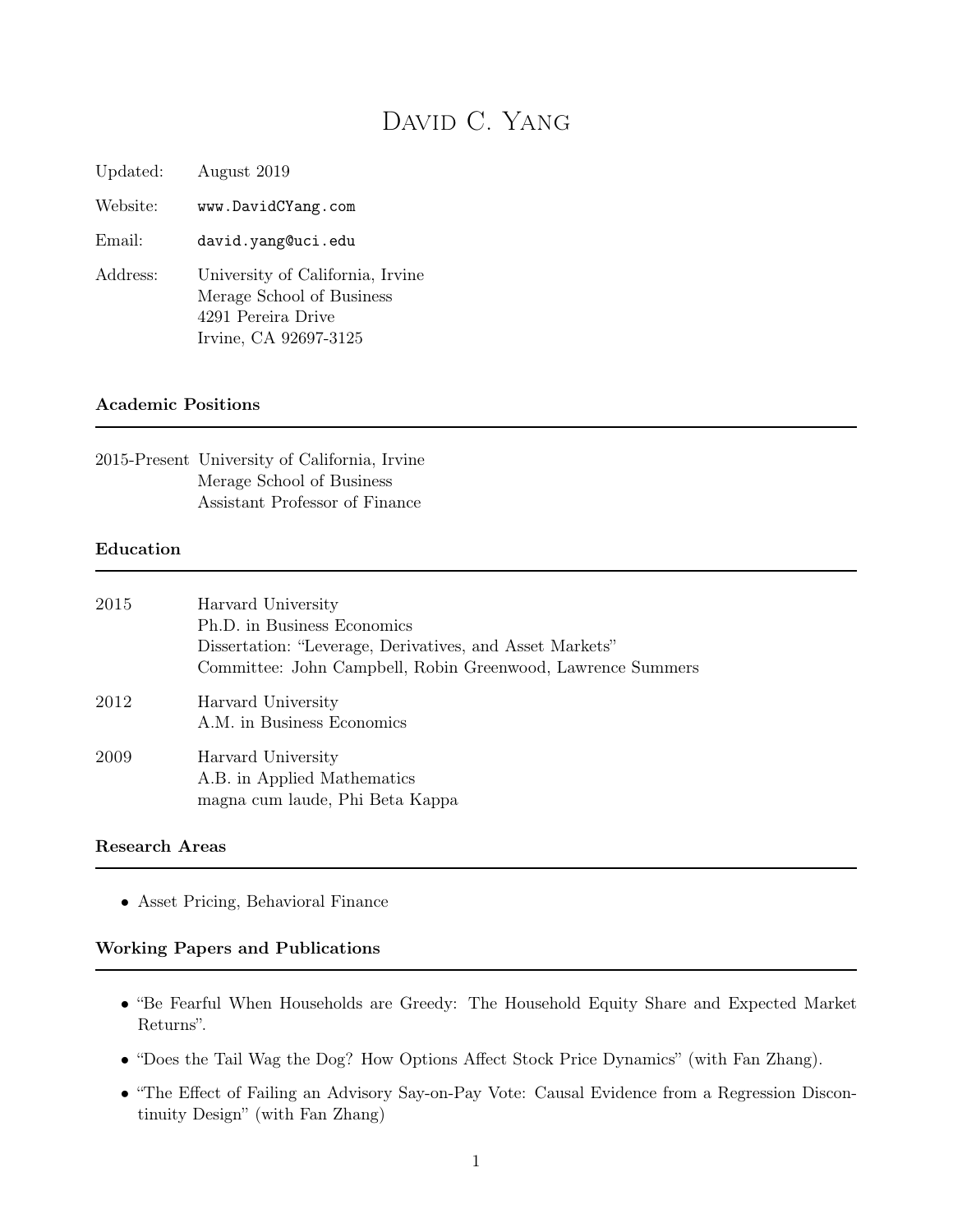- "Disagreement and the Option Stock Volume Ratio".
- "Skewed Bidding in Pay-Per-Action Auctions for Sponsored Links," (with Nikhil Agarwal and Susan Athey), American Economic Review: Papers and Proceedings, May 2009.

#### Research Presentations

| Conferences Annual Meeting of the American Finance Association, Annual Meeting of the Northern<br>Finance Association (scheduled), Los Angeles Finance Day, University of San Diego Law<br>and Finance Conference, California Corporate Finance Conference |
|------------------------------------------------------------------------------------------------------------------------------------------------------------------------------------------------------------------------------------------------------------|
| Universities Cornell University, University of Rochester, Indiana University, University of California<br>Riverside                                                                                                                                        |
| Government U.S. Treasury Office of Financial Research                                                                                                                                                                                                      |
| Companies Citadel, AQR, Cornerstone Research                                                                                                                                                                                                               |

### Teaching

As faculty at University of California, Irvine:

| 2018-2019                                   | Investments (Full Time MBA and Undergraduate). Current Topics in Finance (PhD).                                                                     |  |
|---------------------------------------------|-----------------------------------------------------------------------------------------------------------------------------------------------------|--|
| 2017-2018                                   | Investments (Fully Employed MBA, Full Time MBA, and Undergraduate). Foundations<br>of Finance (Master of Finance). Current Topics in Finance (PhD). |  |
| 2016-2017                                   | Investments (Fully Employed MBA, Full Time MBA, and Undergraduate). Current Topics<br>in Finance (PhD).                                             |  |
| 2015-2016                                   | Investments (Health Care Executive MBA, Fully Employed MBA, Full Time MBA, and<br>Undergraduate).                                                   |  |
| As tooching assistant of Harvard University |                                                                                                                                                     |  |

As teaching assistant at Harvard University:

| 2012 | Financial System in Extremis (MBA), Teaching Assistant for Professor Jeremy Stein      |
|------|----------------------------------------------------------------------------------------|
| 2012 | Behavioral and Value Investing (MBA), Teaching Assistant for Professor Robin Greenwood |

2011 Behavioral Finance (PhD), Teaching Assistant for Professor Jeremy Stein

### Other Positions

| 2012-2015 | Harvard University, Research Assistant for Professor Lawrence Summers |
|-----------|-----------------------------------------------------------------------|
| 2009      | US Treasury, Office of Financial Institutions, Intern                 |
| 2008      | QVT Financial LP, Summer Investments Analyst                          |
| 2007-2008 | Harvard University, Research Assistant for Professor Lawrence Summers |